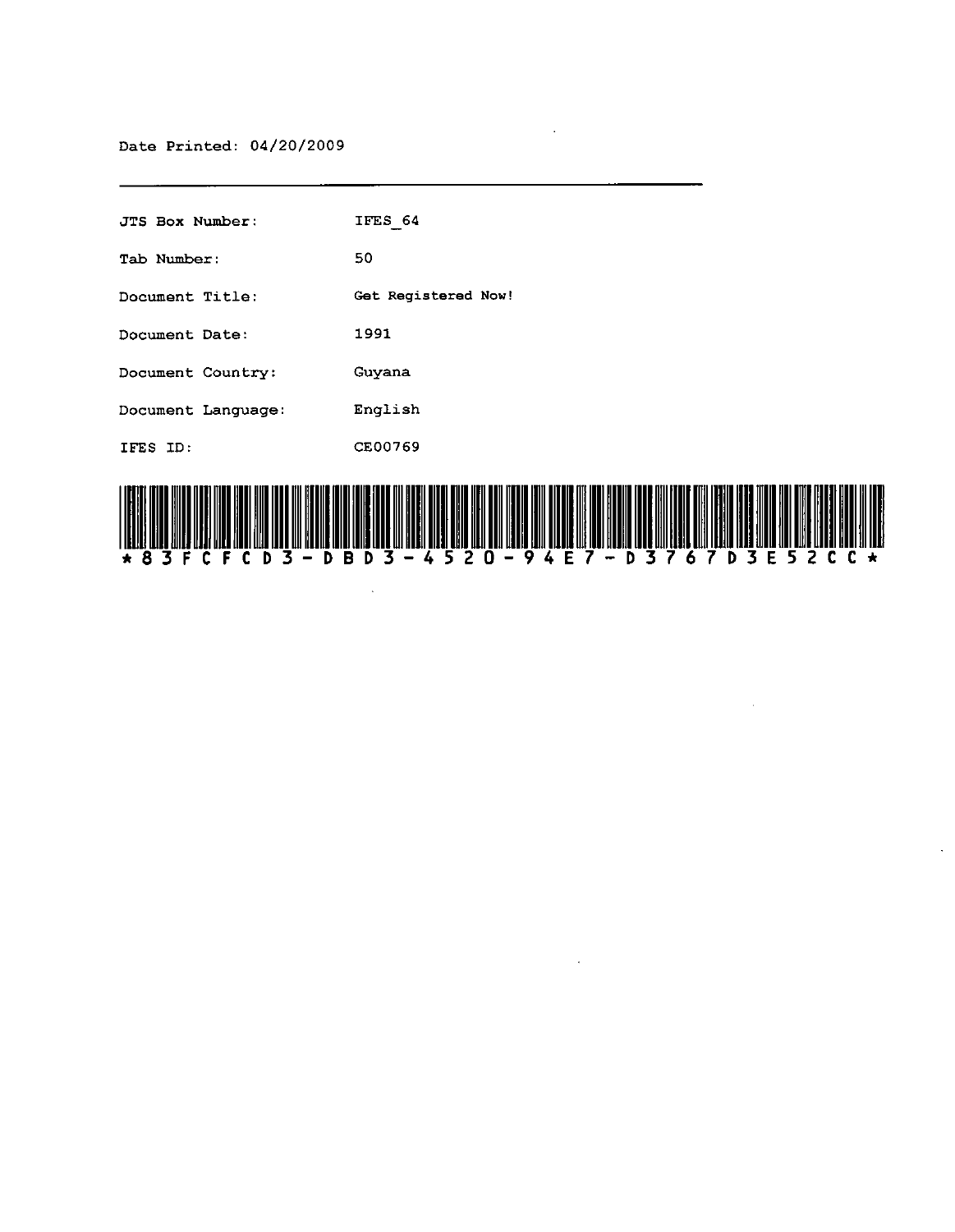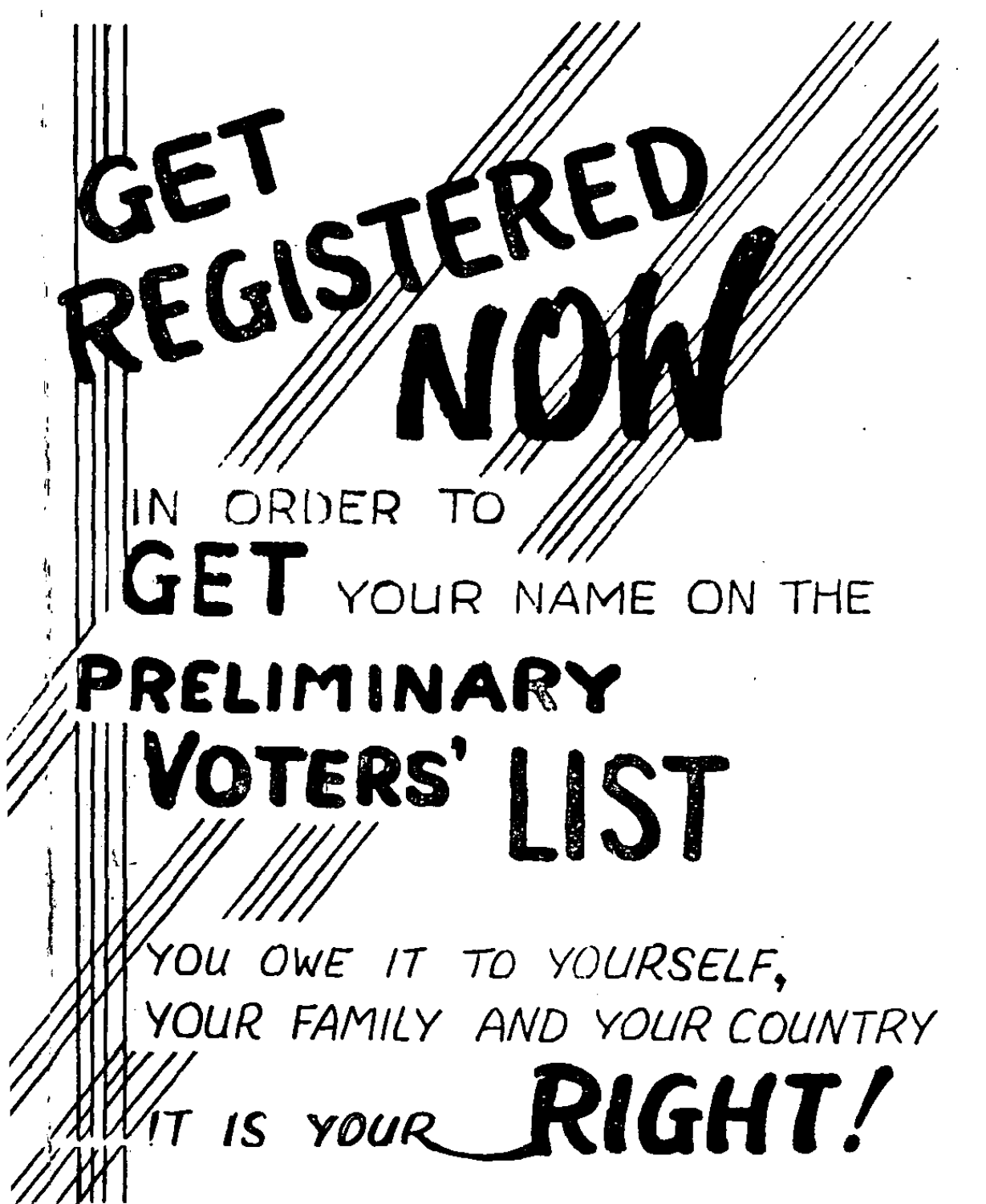## IT'S YOUR CONSTITUTIONAL RIGHT. IT'S YOUR DUTY. REGISTER, THEN YOTE AT NATIONAL ELECTIONS.



GET REGISTERED BEFORE MAY 17. 1991!